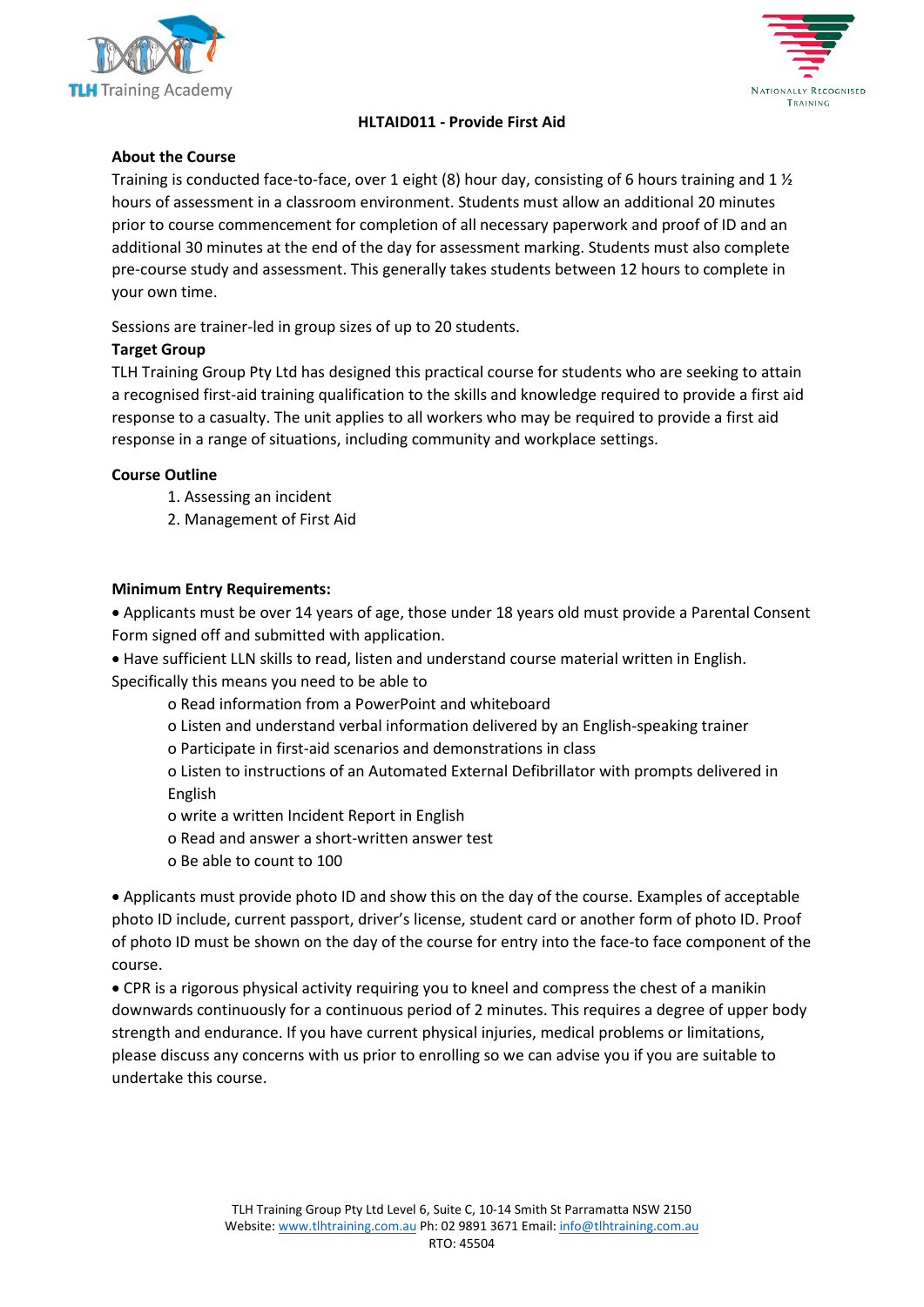



# **Course Licensing Information**

Specific licensing /regulatory requirements relating to this competency, including requirements for refresher training should be obtained from the relevant national/state/territory Work Health and Safety Regulatory Authorities The HLTAID011 Provide First Aid unit of competency is derived from the HLT Health Training Package and is accepted by Work Cover as an industry standard Cardiopulmonary Resuscitation (CPR) qualification.

Australian Resuscitation Council (ARC) guidelines indicate that a First Aid qualification should be renewed every 3 years (see www.resus.org.au). The outcome of this training program is a Statement of Attainment in HLTAID011 Provide First Aid. SafeWork NSW recommends that first aiders should attend training on a regular basis to refresh their first aid knowledge and skills and to confirm their competence to provide first aid. Refresher training in CPR should be undertaken annually and first aid qualifications should be renewed every three years. Find out more at;

### [https://www.safework.nsw.gov.au](https://www.safework.nsw.gov.au/)

### **Course Assessment Information:**

This course requires the student to complete pre-course learning and assessment before attending the course. Students who have not completed the pre-course assessment will not be able to attend the course on the day. Three assessment tasks must be completed.

## **Part 1. Pre-Course Assessment Task**

Pre-course assessment must be completed by the participant before the start of class. You will be provided with a First Aid Theory Book that you must read and use as a resource to answer the preassessment questions. All 70 questions must be answered correctly. Questions must be completed by the person who is attending the HLTAID011 Provide First Aid Training course. This must be submitted at the start of the course. TLH Training Group Pty Ltd will not accept students into the face-to-face course if they have not completed the pre-course assessments.

# **Part 2. Class-Based Assessment Tasks (Completed in the Classroom)**

Students must satisfactorily complete two classroom-based assessment tasks. These consist of; demonstration, class role plays and scenarios and the completion of first aid and incident reports. These assessment tasks are completed in a classroom environment.

# **The Course Facts:**

# **Duration:**

1 Day Face To Face Training Approximately 12Hours Pre-course reading and assessment completed prior to attending the course.

**Location:** Level 6, Suite C, 10-14 Smith St Parramatta NSW 2150